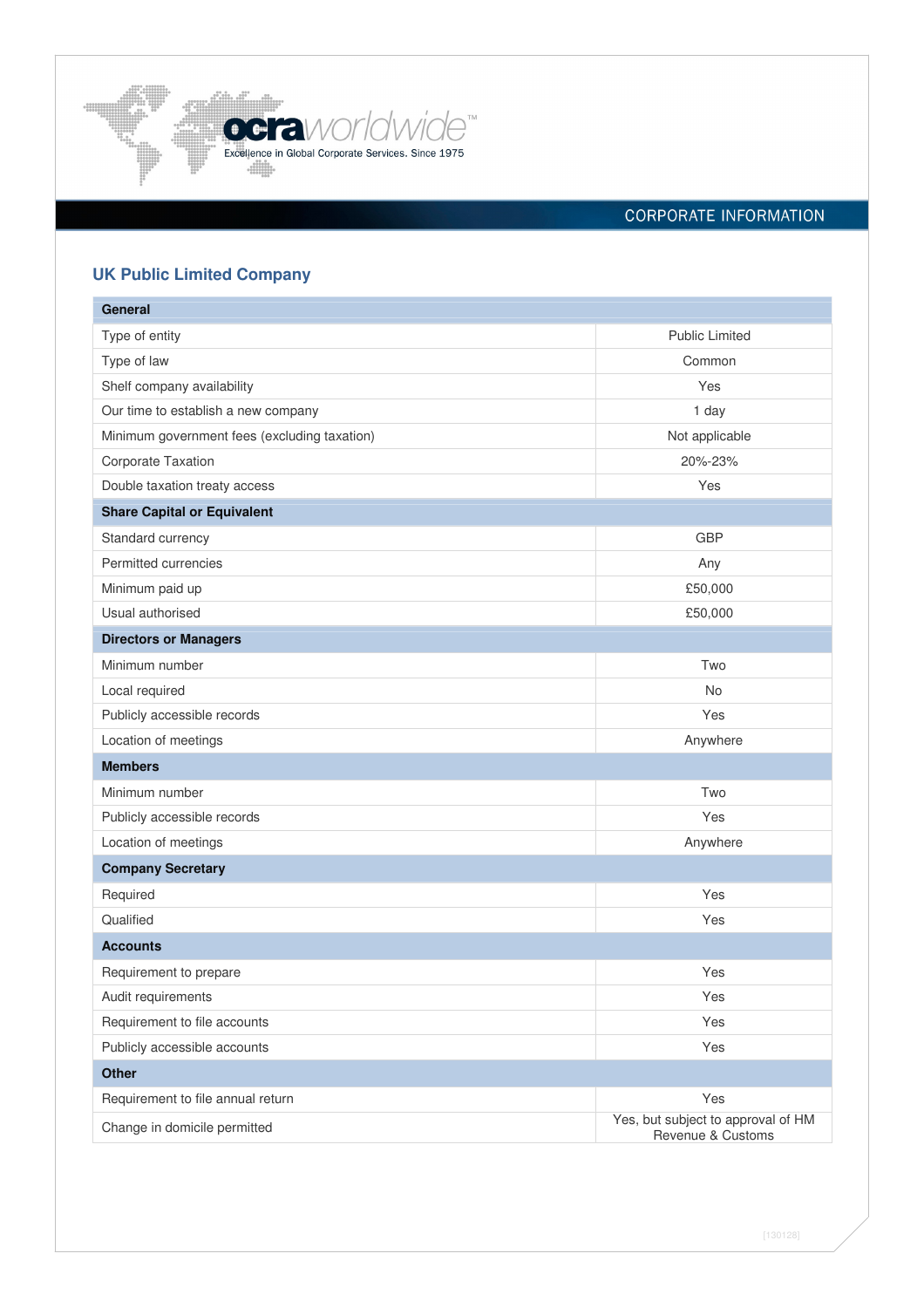# **GENERAL INFORMATION**

## **Introduction**

A "custom-made" UK company formation has many advantages over an "off-the-shelf" company. It is usually more economical to incorporate a company with the client's choice of name, directors, and shareholders and authorised share capital than to purchase a shelf company and restructure the company.

The intended location of the registered office must be stated from the outset. If they wish, clients may be named as the first director and secretary.

A same day incorporation service is available from Companies House for an additional fee.

## **COMPANY INFORMATION**

## **Type of Company for International Trade and Investment**

It should be noted that there are two types of PLC, one whose shares are quoted publicly and listed on an International Stock Exchange; the other operates as a private limited company. The regulations affecting quoted PLC's vary from those covered in this paper and specialist advice must be taken.

## **Procedure to Incorporate**

Submission of Memorandum and Articles of Association, Declaration of Compliance and Statement of the First Directors and Secretary and notification of the location of the Registered Office with the requisite fee to Companies House.

## **Restrictions on Trading**

Yes, for specified groups, which include banking, insurance, financial services, consumer credit and related services.

A newly formed PLC must not begin business or exercise any borrowing powers until it has a certificate issued under section 762 of the Companies Act 2006 confirming that the company has issued share capital of at least the statutory minimum. Once issued, the certificate is proof that the company is entitled to do business and to borrow.

## **Legal Powers of Company**

A Company incorporated in the United Kingdom has the same powers as a natural person.

## **Language of Legislation and Corporate Documents**

English or Welsh.

## **Registered Office Required**

Yes, must be maintained in the United Kingdom.

## **Name Restrictions**

- Any name that is identical or similar to an existing company; any name which would be considered offensive or suggests criminal activity;
- Any name that suggests the patronage of the Royal Family or which implies an association with Central or Local Government of the United Kingdom.

#### **Names Requiring Consent or Licence**

Restricted names which usually require a licence or other Government Authority include the use of the following words: assurance, bank, benevolent, building society, Chamber of Commerce, fund management, insurance, investment fund, loans, municipal, reinsurance, savings, trust, trustees, university, or their foreign language equivalents, for which the approval of the Secretary of State is first required.

## **Language of Documentation**

Whilst the name of company can be in any language, the documentation must be in English. Any name in a language other than English must be accompanied by a certified translation to ensure that the name is not restricted. However, if the company is incorporated in Wales, documentation in Welsh will be accepted.